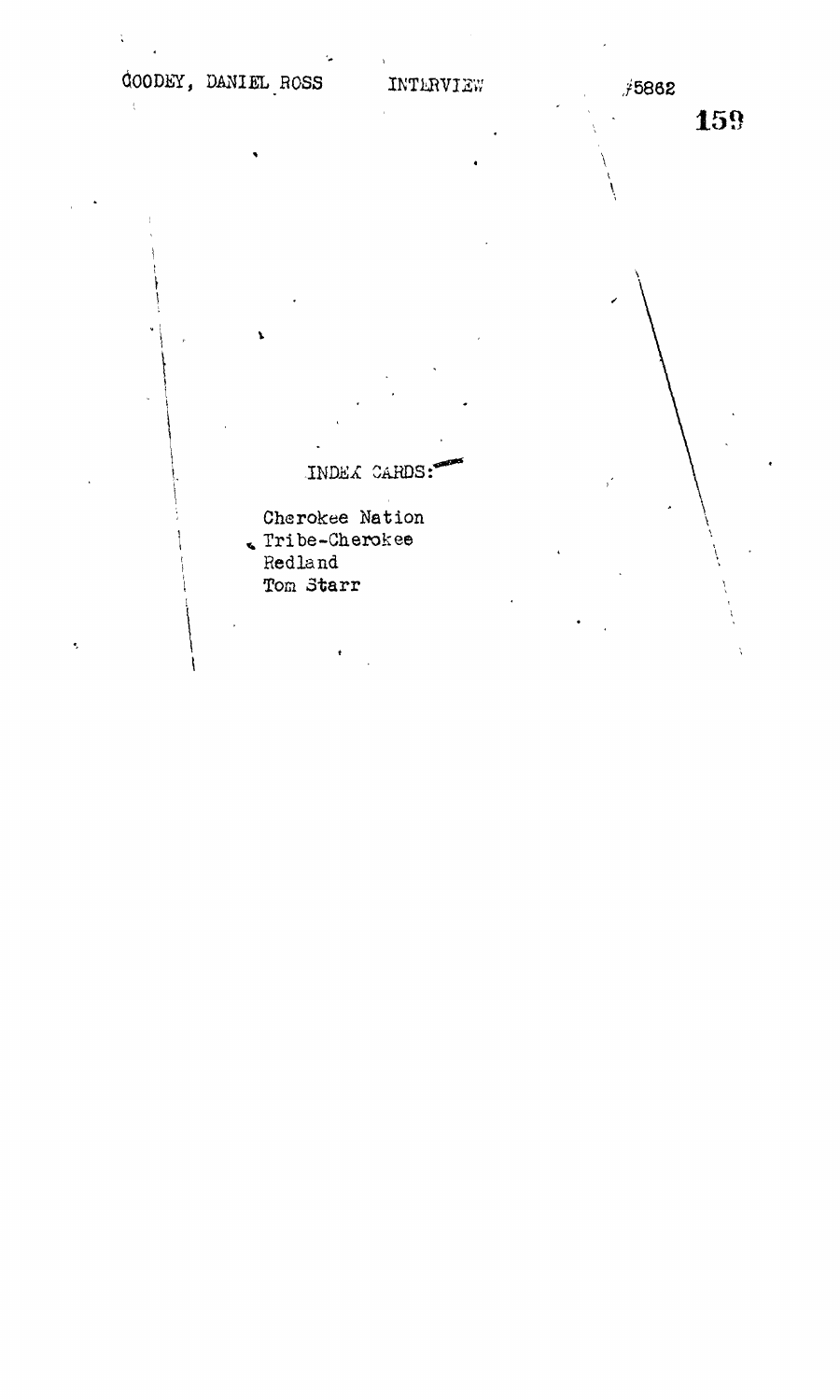| $\bullet$ and $\bullet$ and $\bullet$ and $\bullet$ and $\bullet$ . The $\bullet$                                                                                                                                                                                              | Form $A - (S - 149)$ |
|--------------------------------------------------------------------------------------------------------------------------------------------------------------------------------------------------------------------------------------------------------------------------------|----------------------|
| <b>BIOGRAPHY FORM</b><br>WOFINS PROGRESS ADMINISTRATION<br>Indian-Pioneer History Project for Oklahoma                                                                                                                                                                         | 160                  |
|                                                                                                                                                                                                                                                                                |                      |
| Field Worker's name Jas. S. Buchanan                                                                                                                                                                                                                                           |                      |
| This report made on (date) _____________                                                                                                                                                                                                                                       | $M$ av 18th $^{193}$ |
| 1. Name Coodey, Daniel Ross Y                                                                                                                                                                                                                                                  |                      |
| 2. Post Office Address Porum, Oklahoma                                                                                                                                                                                                                                         |                      |
| 3. Residence address (or location) [100]                                                                                                                                                                                                                                       |                      |
| 4. DATE OF BIRTH: Month <b>November</b> Day 17 Year 1877                                                                                                                                                                                                                       |                      |
| 5. Place of birth Redland, Cherokee Nation.                                                                                                                                                                                                                                    |                      |
| 6. Name of Father Lewis Ross Coodey Place of birth Cherokee Nation                                                                                                                                                                                                             |                      |
| Other information about father Fullblood Cherokee                                                                                                                                                                                                                              |                      |
| 7. Name of mother Betty (Collier) CoodeyPlace of birth Mississippl                                                                                                                                                                                                             |                      |
| Other information about mother White                                                                                                                                                                                                                                           |                      |
| Notes or complete narrative by the field worker dealing with the life and<br>story of the person interviewed. Refer to hanual for suggested subjects<br>and questions. Continue on blank sheets if necessary and attach firmly to<br>this form. Number of sheets attached Nine |                      |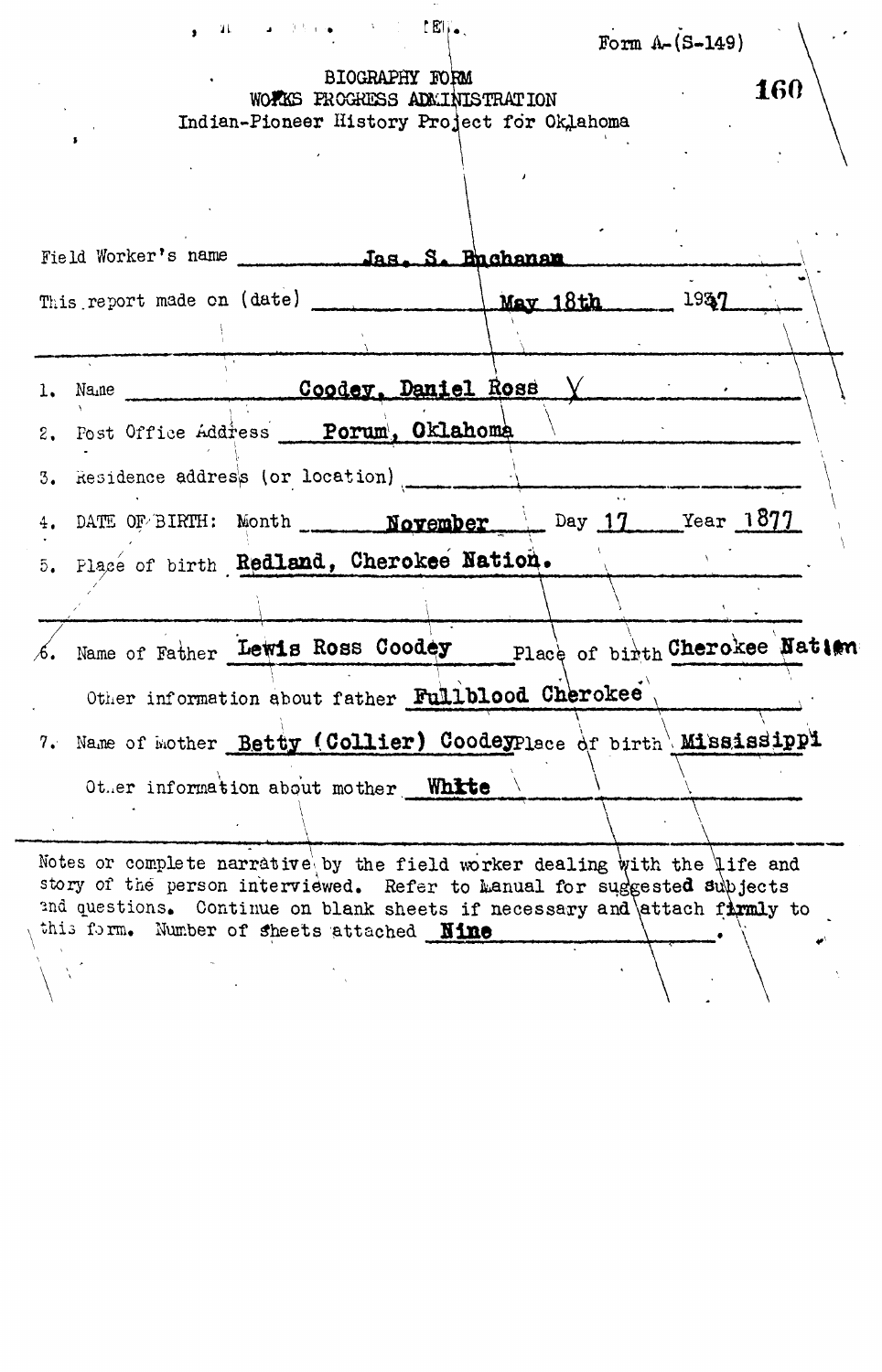# $May$  18th, 1937

**\COODES"/])MIEL ROSS, Inforn^antV ' \*** *\ \ ' \* Porum. Oklahoma.

**\**

 $\sqrt{\frac{1}{\pi}}$   $\frac{1}{\pi}$   $\frac{1}{\pi}$   $\frac{1}{\pi}$   $\frac{1}{\pi}$   $\frac{1}{\pi}$   $\frac{1}{\pi}$   $\frac{1}{\pi}$   $\frac{1}{\pi}$   $\frac{1}{\pi}$   $\frac{1}{\pi}$   $\frac{1}{\pi}$   $\frac{1}{\pi}$   $\frac{1}{\pi}$   $\frac{1}{\pi}$   $\frac{1}{\pi}$   $\frac{1}{\pi}$   $\frac{1}{\pi}$   $\frac{1}{\pi}$   $\frac{1}{\pi}$ **I was born Hoyember 17, 1017\near the of ^edland, Cherokee Nation. ' \** *\ - \* **/**

 $\mathbf{v} = \begin{pmatrix} \mathbf{v} & \mathbf{v} & \mathbf{v} & \mathbf{v} & \mathbf{v} & \mathbf{v} & \mathbf{v} & \mathbf{v} & \mathbf{v} & \mathbf{v} & \mathbf{v} & \mathbf{v} & \mathbf{v} & \mathbf{v} & \mathbf{v} & \mathbf{v} & \mathbf{v} & \mathbf{v} & \mathbf{v} & \mathbf{v} & \mathbf{v} & \mathbf{v} & \mathbf{v} & \mathbf{v} & \mathbf{v} & \mathbf{v} & \mathbf{v} & \mathbf{v} & \mathbf{v} & \mathbf{$  ${\tt father}$  was Lewis Ross Coodey<sub>('|</sub>a fullblood | | | | **Cherokee, born January 1, 1849, at the old Goodey** home place at Frozen Rook, about four miles east **.**   $x^2$   $\frac{1}{x^2}$   $\frac{1}{x^2}$   $\frac{1}{x^2}$   $\frac{1}{x^2}$   $\frac{1}{x^2}$   $\frac{1}{x^2}$   $\frac{1}{x^2}$ **and two .miles south 6f Muskogee. \**

**My mother isas Betty (Cdllier) Coodeyf (white) born in Mississippi.**

 $\ddot{\phantom{0}}$  . **My parents/were magried in Sequoyah District, but I do, not remember the date.**

**My mother died in 1882 when I was only five** years of age and I have no recollection of her. I grew to manhood, in this district and what  $\mathbf{r}$  . The set of  $\mathbf{r}$  is the set of  $\mathbf{r}$ **schooling I received was in the Cherokee public** schools.<br>September 24. 1898 I was married to Ella

Hodgens (white) of near old Briartown, and to us five sons have been born as follows: **us five s.ons have been born as follows:**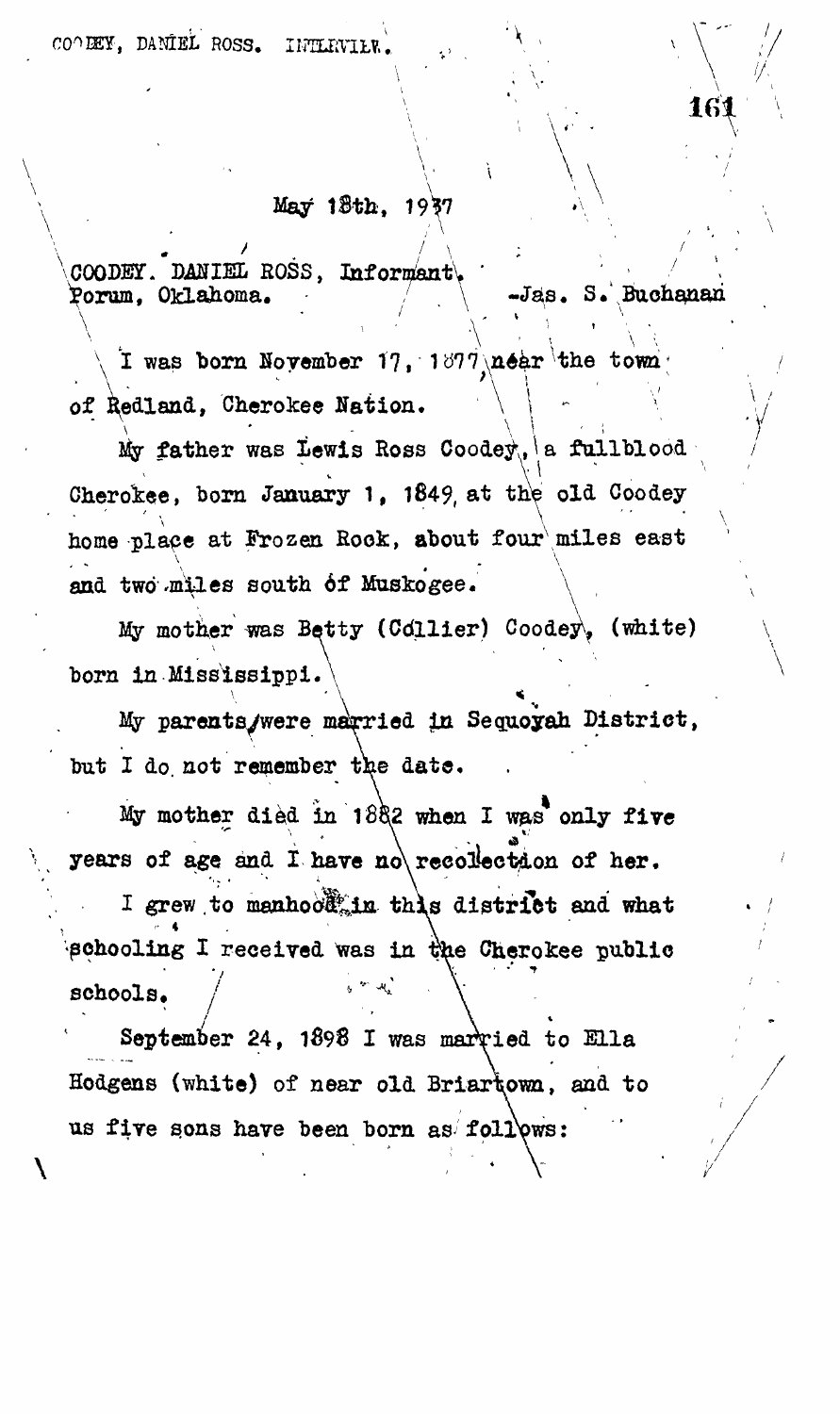*QOOtJSlJ* DANIEL ROSS. INTERVIEW,

 $(2)$ 

162

**/COODE3T, DAfflEL ROSS**

**Danie^[; , July 24, 1?01. /** Andrew M., February 26, 1903. **Sequoyah, October 8,** Dewitt, February  $\epsilon$  *5*, 1907.

**Charles O'Keefe, December 10, 1908. X remember when I was a small'boy the town a • / of Redland was7trading center and a shipping** point for that district as it was an important steamboat landing, as there were several boats **operating on the .Arkansas river at that time. v Redland was also a stage stop on the old stage**  $\sqrt{\frac{1 \text{ mod } \ln(1 - \text{ mod } \cdot \text{ mod } \cdot \text{ mod } \cdot \text{ mod } \cdot \text{ mod } \cdot \text{ mod } \cdot \text{ mod } \cdot \text{ mod } \cdot \text{ mod } \cdot \text{ mod } \cdot \text{ mod } \cdot \text{ mod } \cdot \text{ mod } \cdot \text{ mod } \cdot \text{ mod } \cdot \text{ mod } \cdot \text{ mod } \cdot \text{ mod } \cdot \text{ mod } \cdot \text{ mod } \cdot \text{ mod } \cdot \text{ mod } \cdot \text{ mod } \cdot \text{ mod } \cdot \text{ mod } \cdot \text{ mod } \cdot \text{ mod } \cdot \text{ mod } \cdot \text{ mod } \cdot \$ **\line which operated Xbetween/Ft. Smith and Ft.** Gibson. Other stations on the stage line were **Muldrow**, Sallksaw and Campbell, the latter being changed to Illinois after the Missouri Pacific railroad was built in 1888, and again changed to Gore in later years.

 $\left| \begin{array}{c} \hline \hline \hline \hline \hline \end{array} \right|$ **changed to Gore in Latin Street in Long-Angle in Long and Long angle in Long and Long angle in Long and Long and Long and Long and Long and Long and Long and Long and Long and Long and Long and Long and Long and Long and** mile north of the present town site was one of the oldest towns in this part of the country.

**the oldest towns in this part of the country.**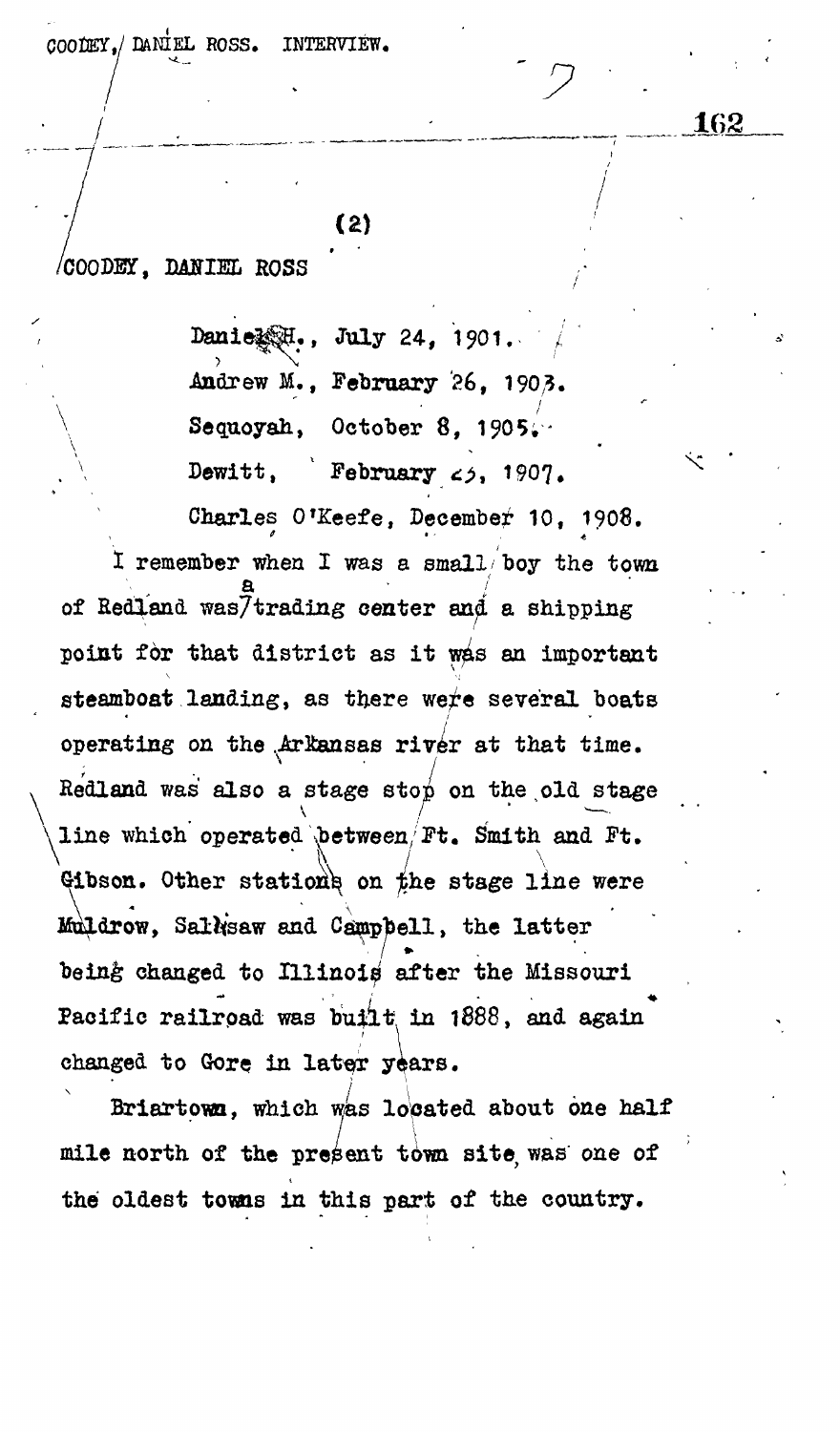COODEY, DANIEL ROSS. INTERVIEW.

# 163

## $(3)$

**COODET, BAKriEL EOSS**

## $\texttt{IOM}$  STARR

**/ lom Starr was a /fullblood Cherokee and owned about ten slaves when he came to the Territory oefore the Givil War\* He cleared several acres of land of cane and "timber and improved a large claim on the Canadian river, afterwards known as** the Tom Starr place. He established and operated the first ferry boat on/the Canadian river in that **vicinity, which was located about one mile west of** the highway bridge south of the present sife of **Briartown.**

A story of Tom Starr's cool headedness and **daring is in connection with a white, gambler that** came into the Territory from Arkansas with a horse in which the fellow had much confidence as a race horse, and as Tom Starr had a horse of which he had the same op<sub>i</sub>nion, naturally, Tom and the gambler matched a horse race. The bet between Tom and the **white fellow on the rape was \$500, and of course** there was other betting on the side. Just prior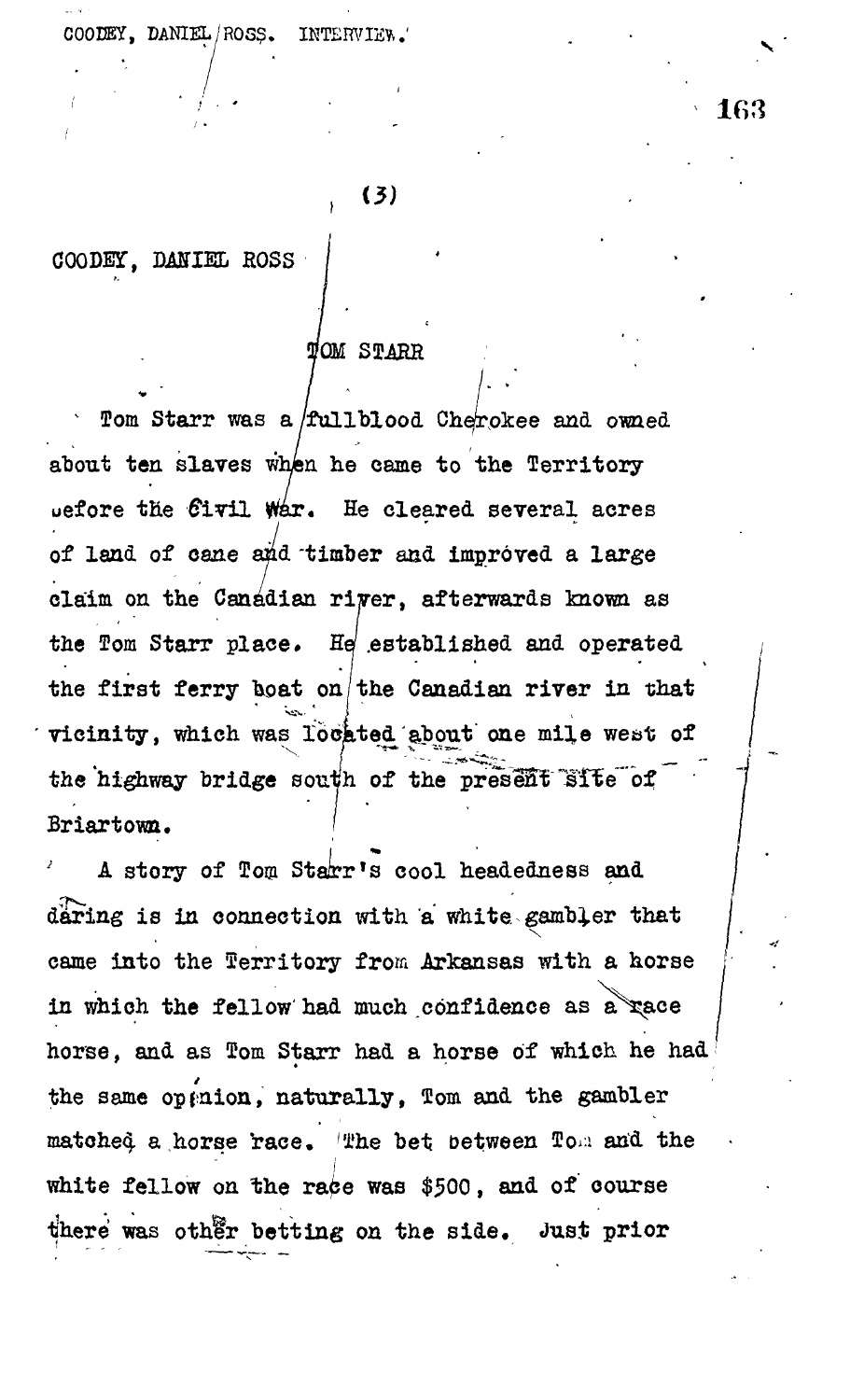164

**C4)**

 $COODEY$ , DANIEL ROSS

to the race, the gambler seeing that Tom was not **wearing a gun, made the assertion, "I don't give a damn which horse, wins the race, I Will take the** money.<sup>n</sup>. Tom told him, "If your horse wins, the money will be yours, but if my horse wins, the money will be mine". The race was run and Tom's horse won the race by about sixty feet, and true to his boast, the gambler started to draw his gun, but Tom Starr snatched a bowie knife from his belt and threw it at the fellow, <sup>f</sup>standing several feet **away, killing him instantly. He threw it' with such force that the point of the blade passed through the man<sup>T</sup>s body and stuck in the ground** when the man fell. Tom got his money that he **justly won on the race, but-the federal/officers** put Tom on the scout for this killing. | ne could be heard of at different places but could never be captured for the other Indians knew that Tom was justified in killing the gambler, not for the **money, but to save his own life, therefore they shielded and protected him from the law. Finally** the charges were dismissed and Tom and my grand-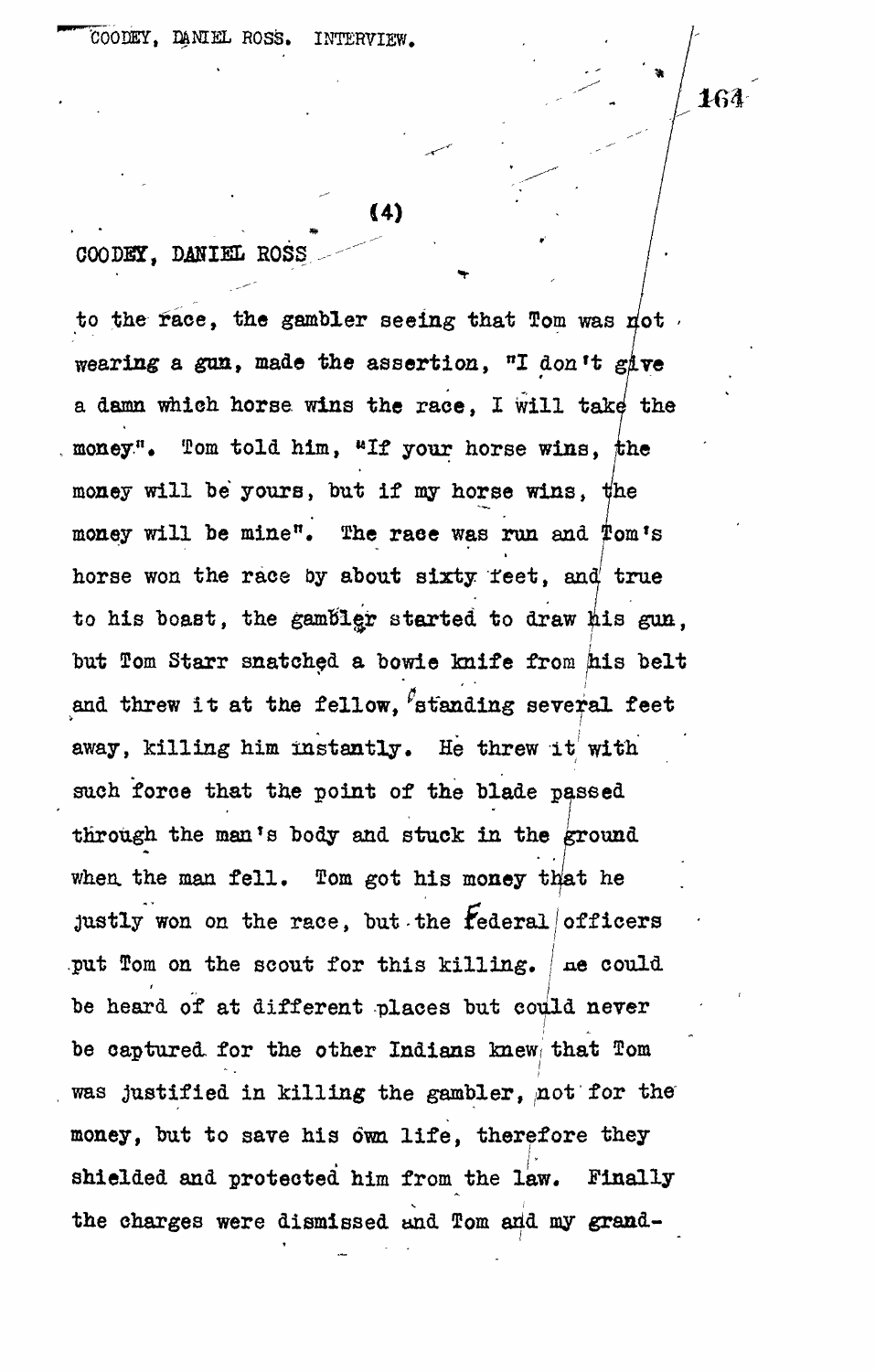# $(5)$

**/**

#### **COODET, DANIEL ROSS**

**f**

father, who was an officer and in pursuit of Tom, **made peace antt were the best of friends and went on hunts together afterwards.**

#### **TREATIES.**

**• I served on the first representative uommittee that instituted the claims of the Cherokees against the United States government. Other members of the committee were Levi Gritts, John R. Smith, John McDaniel and Frank** *J.* **Boudinot who is now represents ing the Cherokees and prosecuting their claims in Washington, D.C«**

**From the begining of. -American history the white man has never been satisfied with his propertypossessions and has always persecuted and deprived the Indian of possessions that rightfully belonged .to the Redman. Treaty after treaty was made with** the Indians only to be broken after a certain **length of time when the white man became dissatis-**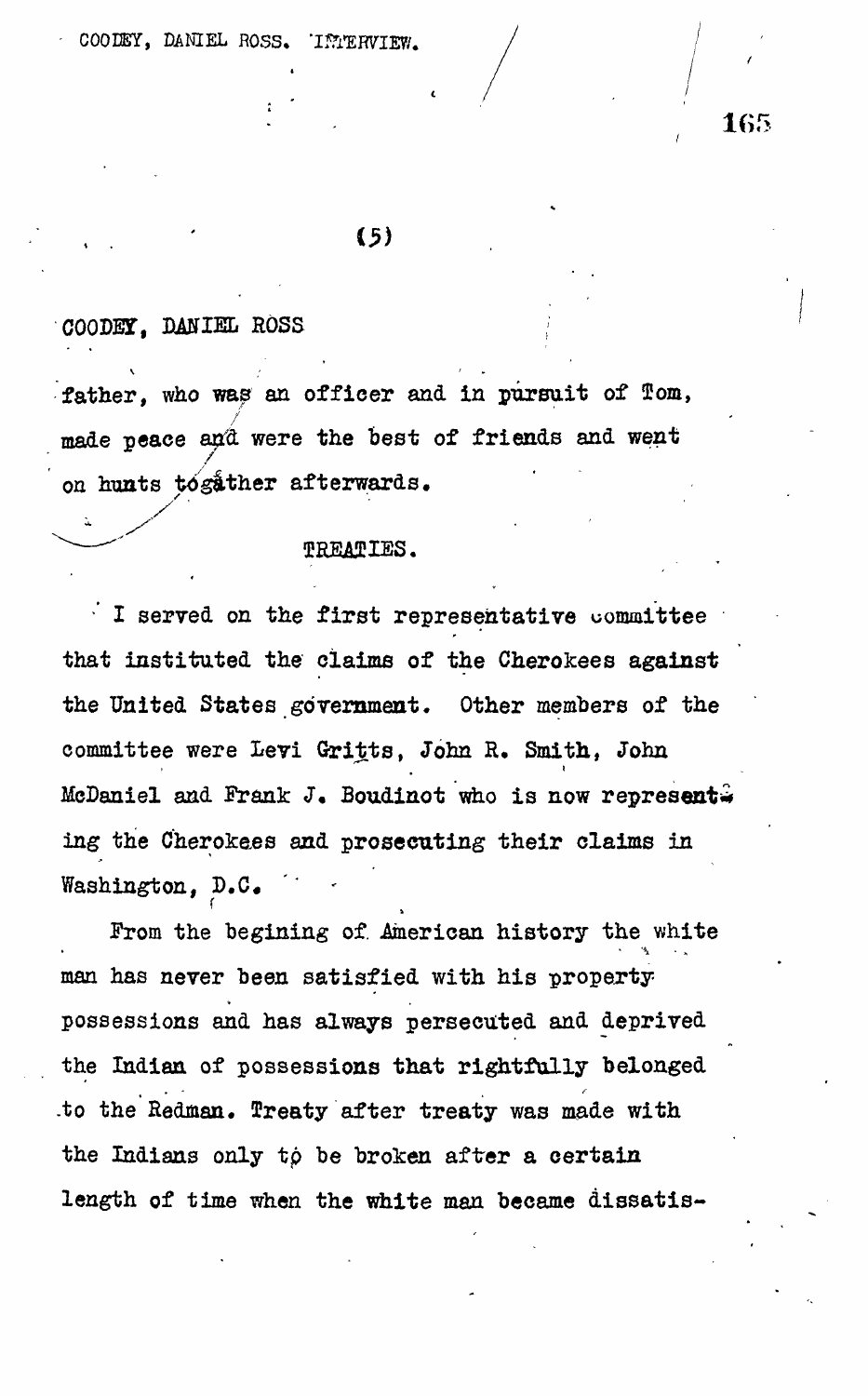*p* QOOEEY, DANIEL ROSS. / INTERVIEW.

166

## $(6)$

### , DANIEL ROSS

/

**fled with/ the possessions such treaties had given** him, and through greed of the white man, regardless **it previous treaties, another treaty would be' forced i the Indian, always depriving him of more and more of his rightful possessions. White man sees anything he wants, he takes it. Indian wants only what belongs to him and to be left alone, but he will never be permitted to live in peace as long as he has anything the white man wants,**

**Enough every treaty, including the Hopewell treaty** of 1785 to the 18th treaty of 1866 were repudiated and **treated as a scrap of paper, the greatest outrage of all time was committed by Congress in 1893 when it** passed the Act authorizing the Dawes commission. The **Great Spirit, in His divine wisdom was never responsible for any such scourge being sent upon any people** as the curse of the Dawes commission was upon the **Indian, and as long as the Indian has a memory, the thought of it will linger as a monument to the fallacy of the' white'**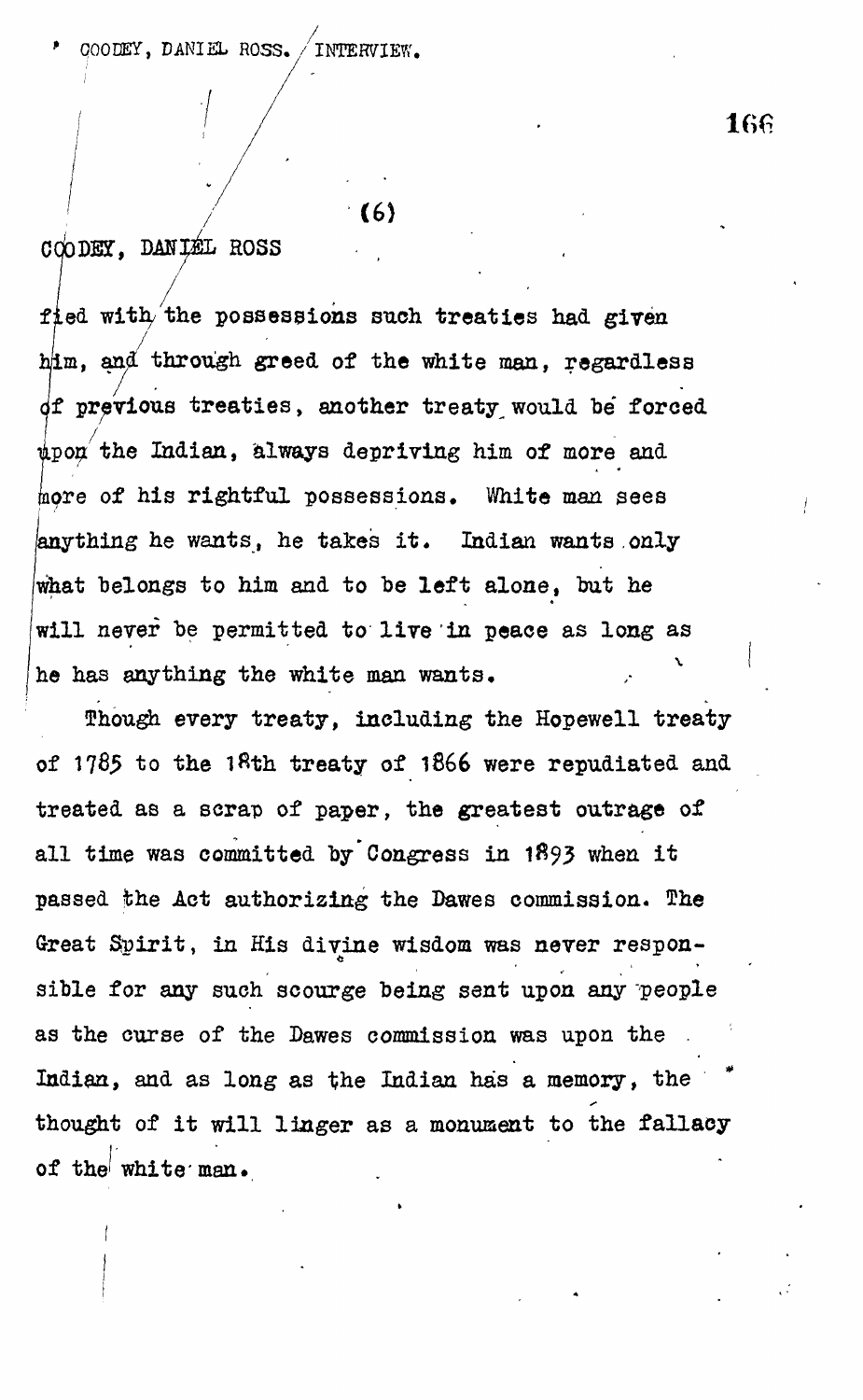COOEEY, DANIEL ROSS. INTERVIEW,.

#### **COODET, DANIEL ROSS**

When the Fourteenth Treaty was made in Washington, **D. C. in 1828 it defined the boundry line between Arkansas and the Indian reservations on the west and** solemnly pledged to the Cherokees 7,000,000 acres of **land in the new reservation adjoining Arkansas,**

**(7)**

167

**Shis treaty reads in part; "The United States** anxiously desires to secure to the Cherokees a perma**nent home which shall, under the solemn guarantee of the United States, be and remain theirs forever, as long as grass grows and water flows, a home that** shall never, in all future time, be embarrassed oy **having extended around it the lines, or placed over \* j it the jurisdiction of a-territory or state, nor be** pressed upon by the extension, in any way, of any of **the limits of any existing territory or state."**

The Cherokees accepted that treaty as it read, in its simplicity in good faith and as a faithful pledge on the part of the United States government, but I ask, what was it worth in the eyes of the Dawes commission? Only a scrap of paper.

**Only a, scrap off paper. , '**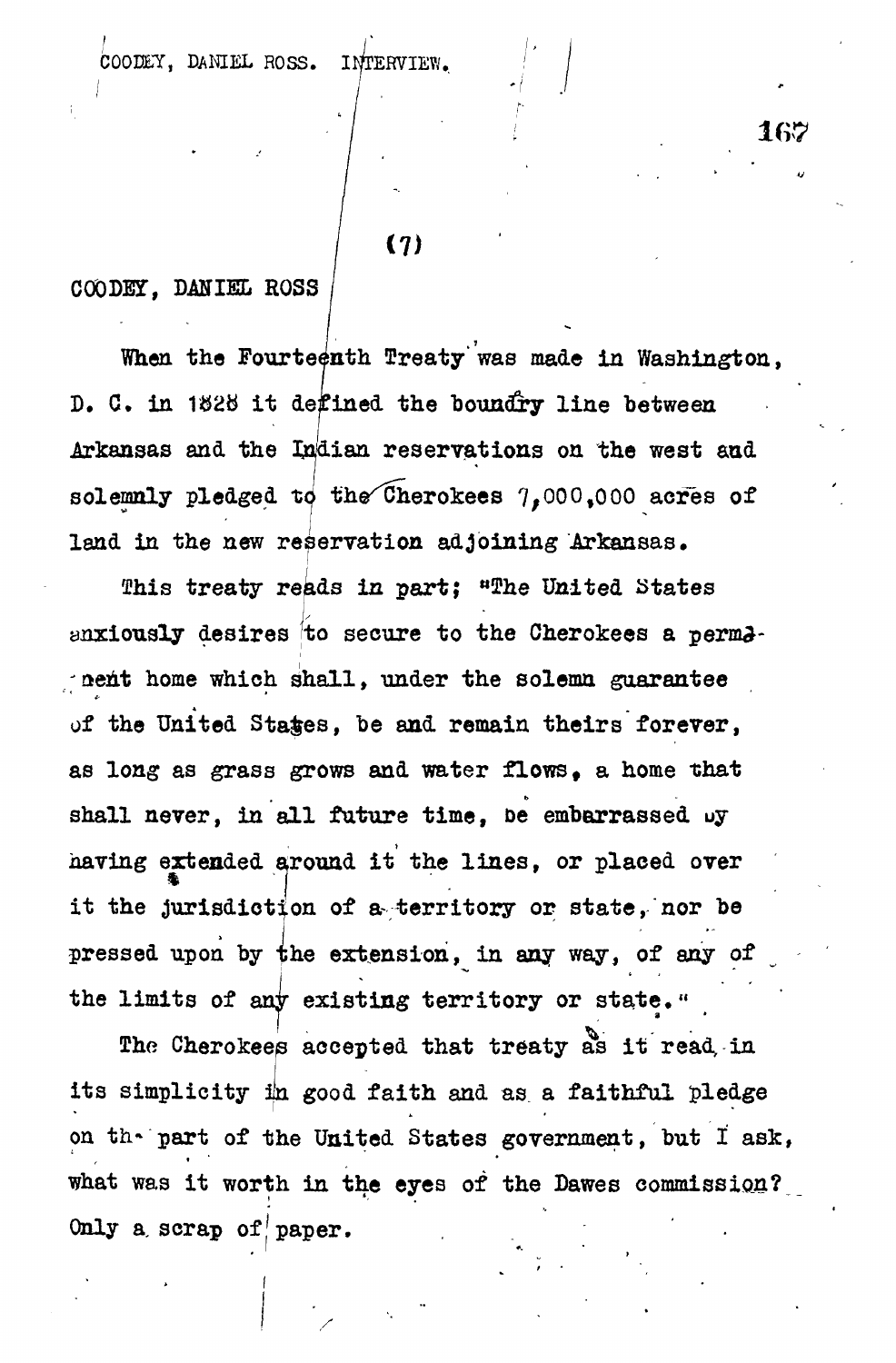COODEY. DANIEL ROSS. INTERVIEW

**(8) . ' • .**

 $\cdot$  /,  $\cdot$  "  $\cdot$  "

**168**

#### **COODBT, DM/EEL ROSS**

**After the war with England, George Washington, then president of the United States, gave to the ' Cherokees a land grant of 500,000 acres of land in Tennessee in recognition of the service of. the Cherokees in the war with England. When the removal of the Cherokees was made from that country to the west, they were deprived of that land,<sup>1</sup> and to this day they have never been compensated for that grant, the same as several other Just, but unpaid claims the Cherokees have against the United States government which are pending in the court of claims in Washington now being prosecuted by Frank J. Boudinot.**

**The Indian has been continually driven 'west to\*** a trackless countiy, until there is no other place  **c to drive him, but che white man-has persistently '** followed along to skin him. The end of the trail.

**When the Indian government was in force and the** Indian was at liberty to live according to their customs and mode of living, they had plenty and wanted for nothing. They protected the wild game

**wanted for nothing, They protected the wild game**

**• \**